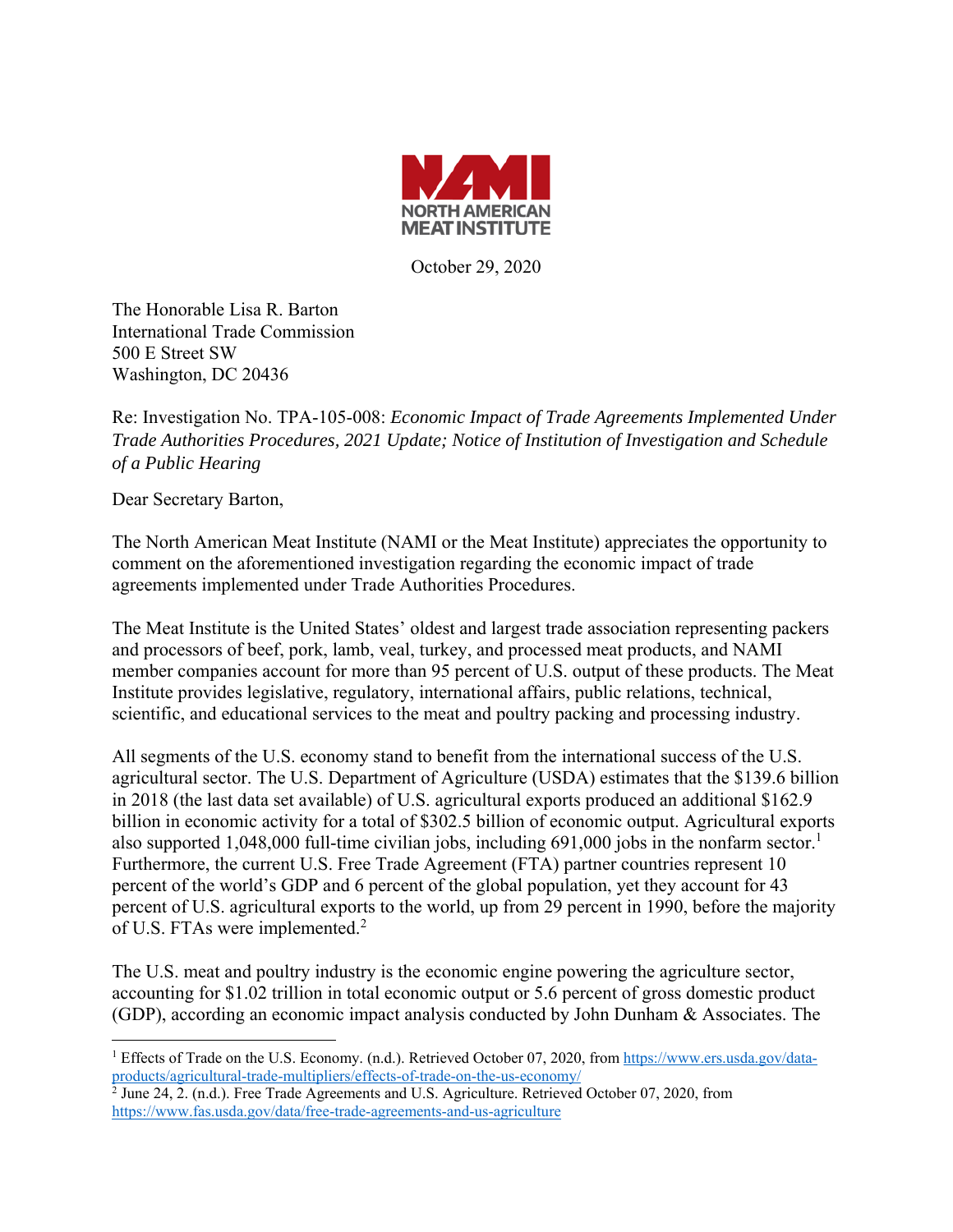meat and poultry industry is responsible for 5.4 million jobs and \$257 billion in wages, the report found. An estimated 527,019 people have jobs in production and packing, importing operations, sales, packaging, and direct distribution of meat and poultry products. Wholesaling directly employs an estimated 232,418 individuals in all 50 states, and 1.11 million retail jobs depend on the sale of meat and poultry products to the public. In total, the meat and poultry industry (packers, processors, wholesalers, and retailers) directly employs 1.9 million people, paying \$71.63 billion in wages and benefits. In addition, approximately two million full-time equivalent jobs are created in firms that supply goods and services to the meat and poultry industry.<sup>3</sup>

The domestic U.S. meat and poultry industry's long-term economic viability, though, is dependent upon robust international trade, particularly as domestic per capita consumption of meat and poultry remains stable. In fact, the industry has been one of the clear beneficiaries of international trade liberalization over the past several decades. In 2019, the U.S. meat and poultry industry contributed nearly \$19.4 billion to the estimated \$136.7 billion in agricultural exports.<sup>4</sup>

Much of this strong export performance can be attributed to bilateral and multilateral FTAs implemented under Trade Authorities Procedures, which have increased the profitability of meat and poultry products for U.S. farmers, ranchers, packers, processors, and exporters, while also reducing retail prices for U.S. consumers. The access these agreements offer to additional, more cost-effective inputs also augments the entire interconnected food supply chain from farm to fork. To remain competitive globally, the industry relies on enforceable trade agreements that increase market access and are founded on the principles of science-based standards advanced by World Trade Organization and other standard-setting bodies. Importantly, FTAs foster a more stable, transparent, and predictable trading environment for the U.S. meat and poultry industry, and support farm income and America's rural communities.

Particular attention in the ensuing comments will be paid to the benefits derived from the North American Free Trade Agreement (NAFTA)/U.S.-Mexico-Canada Agreement (USMCA), the U.S.-Colombia Trade Promotion Agreement, the U.S.-Korea Free Trade Agreement (KORUS), the U.S.-Australia Free Trade Agreement, and the Dominican Republic-Central America FTA (CAFTA-DR). Collectively, these agreements have boosted U.S. meat and poultry trade through reductions in tariffs and non-tariff barriers, eliminating many onerous, unjustified, often tradeprohibitive regulations. The disproportionately positive economic impact on the U.S. meat and poultry industry, and broader agriculture sector, stemming from these agreements, and other trade liberalization mechanisms, is incontrovertible.

## **North American Free Trade Agreement (NAFTA)/U.S.-Mexico-Canada Agreement (USMCA)**

With the productivity of the U.S. food and agricultural sector growing faster than domestic demand, the U.S. meat and poultry industry — and the communities that depend on it — rely heavily on export markets, most notably the North American market, to sustain prices and

 <sup>3</sup> Dunham, J. et al (n.d.). New 2016 Data. Retrieved October 07, 2020, from https://www.meatfuelsamerica.com/<br><sup>4</sup> All data cited in these comments are pulled from the Global Agricultural Trade System <sup>4</sup> All data cited in these comments are pulled from the Global Agricultural Trade System,

https://apps.fas.usda.gov/gats/default.aspx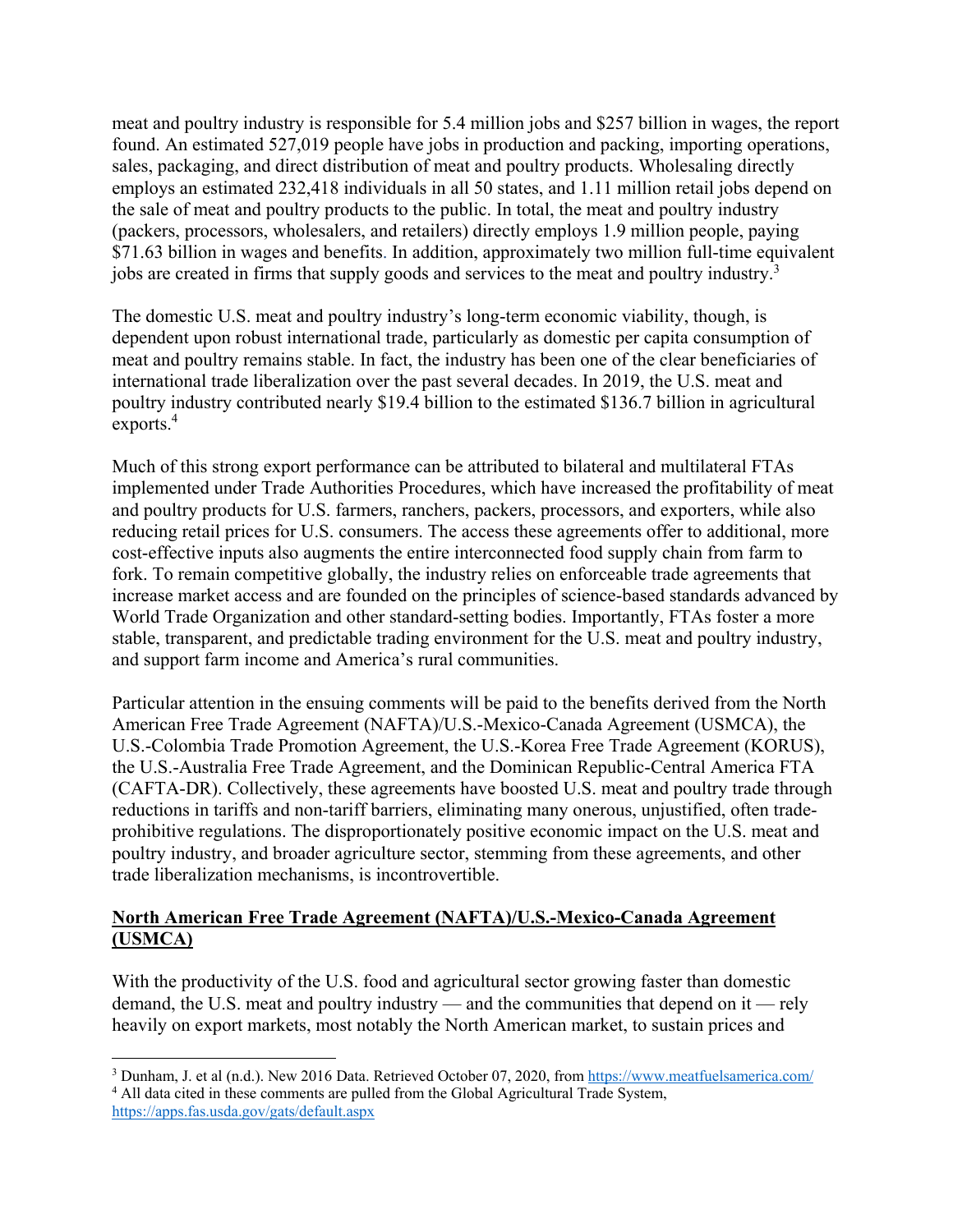revenues. The North American market, buoyed by NAFTA, has played a central role in boosting incomes for millions of U.S. farmers, ranchers, meat and poultry processors, allied manufacturers, and packaging and transportation companies. The recent entry into force of USMCA will sustain this progress by preserving duty-free access for U.S. meat exports and by improving access for U.S. poultry exports to Canada.

Under NAFTA, U.S. meat and poultry exports to Mexico and Canada thrived as import duties were removed and non-scientific barriers to trade were measurably reduced. The significance of NAFTA, and now USMCA, to the meat industry is irrefutable. Since NAFTA's entry into force in 1994, U.S. beef exports to Canada and Mexico grew from \$525 million to an annual average level of more than \$1.8 billion over the past five years, while pork exports increased in value from \$150 million to an annual average level of more than \$2.13 billion during last five years. In 2017, the last full year of trade data prior to Section 232 retaliatory tariffs on U.S. beef and pork, Canada and Mexico imported more than \$4 billion, or 30 percent, of U.S. red meat exports – an amount that would have been unattainable without NAFTA, and will be sustained as a result of USMCA. In 2019, Canada and Mexico were top-four markets for U.S. pork exports and top-five markets for beef exports, by value, importing \$3.86 billion, or 26 percent, of total U.S. red meat exports. Similarly, the countries were the top two destinations for U.S. poultry exports, by value.

The North American market is also nearly completely integrated for the meat and poultry industry, and maintaining this integration is vital for the millions of workers the industry employs, both directly and indirectly. Take, for example, the U.S. beef industry, which relies on imported livestock and beef from North America to meet domestic demand and to service foreign customers. The Canadian and Mexican cattle and beef industries play crucial roles in complementing the U.S. cattle and beef industries. In fact, Canada and Mexico are the U.S.'s top two cattle suppliers, due to their geographic proximity and the complementarity of their cattle and beef industries to that of the United States. In 2019, the U.S. imported 2.07 million head of cattle, with imports from Mexico totaling 1.32 million head and imports from Canada reaching 746,000 head. These imports supplemented U.S. commercial cattle slaughter, which remained at 33 million head.

In addition to the aforementioned cattle imports, beef imports from Canada and Mexico, which are among the U.S.'s top three suppliers annually, complement and bolster U.S. domestic production. Imported beef is generally grass-fed, leaner than U.S. grain-fed beef, and consists primarily of frozen, boneless, manufacturing beef that enters channels for further processing. Imported lean beef is commonly mixed with high-fat trimmings from U.S. grain-fed cattle production to achieve the desired fat content for further processing, such as the pre-formed beef patties used in the fast-service food sector. Moreover, imported frozen beef is often mixed with domestic lean fresh beef and fat trimmings to produce hamburgers, hot dogs, meatballs, and other manufactured items for retail stores. These imports, like the U.S.'s significant exports to Canada and Mexico, add value to, and generate revenue for, the domestic industry and allied industries involved in the production and sale of meat and poultry products.

It is clear this integration has not only improved our industry's efficiency by enabling U.S. producers to focus on their comparative advantages, but that it has also cemented the U.S.'s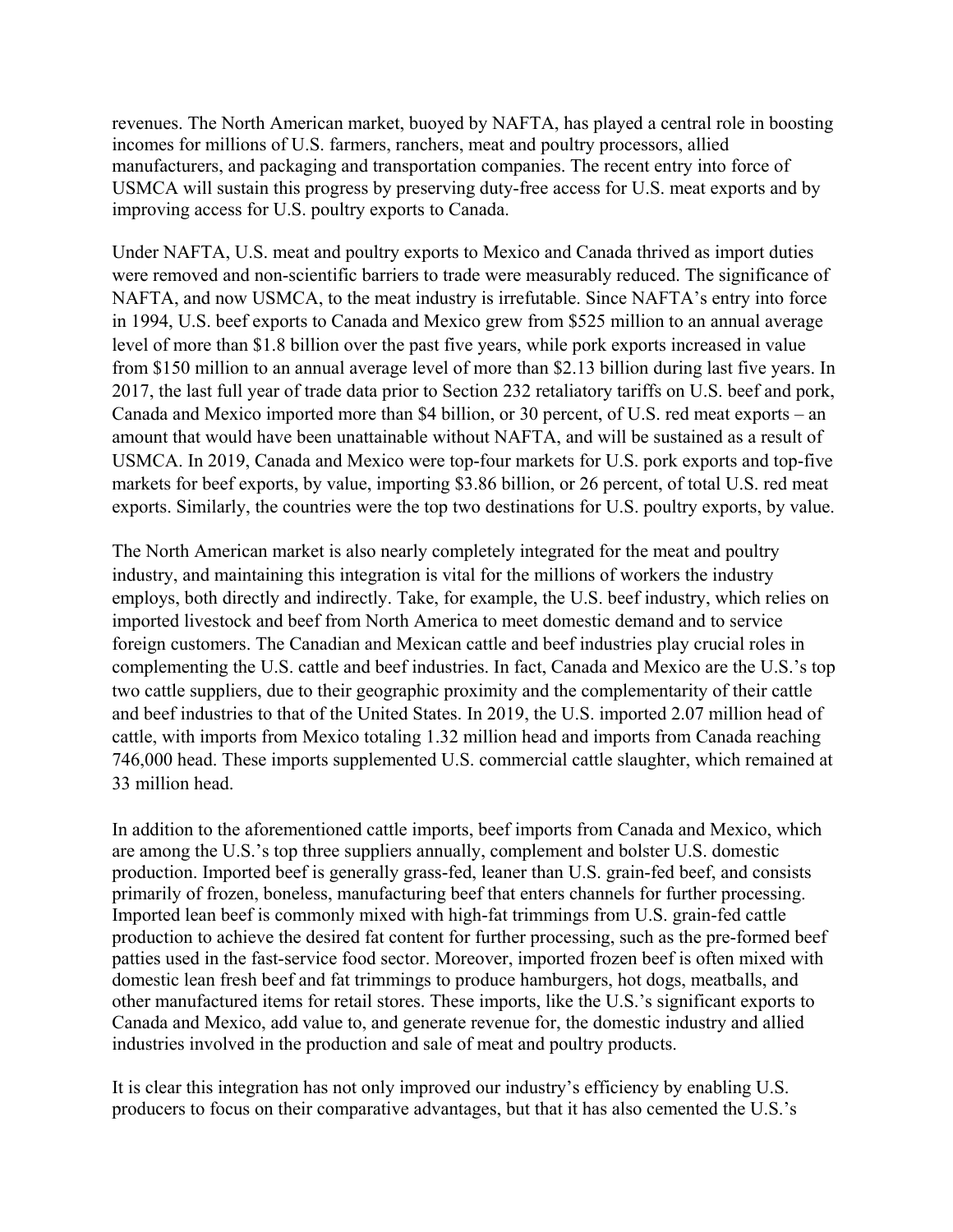position as the main supplier to these proximate markets. U.S. pork exports account for 89 percent of Mexico's total imports and an estimated 38 percent of consumption,<sup>5</sup> whereas U.S. beef exports account for 73 percent of Mexico's total beef imports and approximately 6 percent of consumption. Furthermore, Mexico is the top volume market for U.S. beef variety meat exports and is traditionally the largest international volume market for U.S. pork. Meanwhile, U.S. pork accounted for 87 percent of Canada's imports and 25 percent of consumption, on average, over the past five years, while U.S. beef comprised 61 percent of Canada's imports and 15 percent of consumption, on average, over that same period. Canada is also the top market for U.S. processed (value-added) meat exports, with 2019 export value exceeding \$600 million, followed by Mexico for which exports were \$260 million, and together accounted for 61.5 percent of total U.S. processed meat exports of \$1.4 billion.

Without the market integration and level of duty-free access NAFTA created and USMCA extends, the U.S. meat and poultry industry would be at a competitive disadvantage in its own backyard, as the European Union (EU), and other major exporters, have concluded free trade agreements with both Canada and Mexico.

USMCA's recent entry into force is especially timely and significant for the U.S. poultry – particularly, chicken – industry. The U.S. is Canada's largest supplier of chicken meat typically commanding an 80-85 percent share of the import market, though recent implementation of the Comprehensive Economic and Trade Agreement with the EU and the Comprehensive and Progressive Agreement for Trans-Pacific Partnership (CPTPP) risks threatening the U.S. poultry industry's substantial market footprint.<sup>6</sup> USMCA, however, establishes a new tariff rate quota (TRQ) for U.S. chicken imports that will gradually increase to 62,963 metric tons (mt) by year 16 of the agreement, while allowing U.S. chicken imports to also enter duty-free under Canada's World Trade Organization TRQ. The U.S. International Trade Commission estimates that these actions, combined with expanded access for U.S. turkey exports, could cause U.S. chicken exports to Canada to increase by 50 percent in year 6 of the agreement, and U.S. turkey exports to rise by 29 percent.<sup>7</sup> Without USMCA, these figures would be unattainable, and U.S. poultry producers and processors would face prohibitive duties, exacerbated by preferential tariffs and TRQs established for European and Asian competitors.

In addition to the market access benefits USMCA provides, the agreement reinforces the already strong regulatory and food safety framework followed by the North American meat and poultry industry by committing the countries to implement enhanced science-based sanitary and phytosanitary measures, including for certification, regionalization, and equivalency determinations. This elevation in standards extends to the agreement's intellectual property

 $<sup>5</sup>$  Throughout this document, per capita consumption and U.S. market share are in product weight. These values</sup> exclude variety meats.

<sup>6</sup> Lupescu, M. (2020, August 26). USDA GAIN Report: Poultry and Products Annual. Retrieved October 07, 2020, from

https://apps.fas.usda.gov/newgainapi/api/Report/DownloadReportByFileName?fileName=Poultry%20and%20Produ cts%20Annual\_Ottawa\_Canada\_09-01-2020

<sup>&</sup>lt;sup>7</sup> U.S.-Mexico-Canada Trade Agreement: Likely Impact on the U.S. Economy and on Specific Industry Sectors. (2019, April). Retrieved 2020, from https://www.usitc.gov/publications/332/pub4889.pdf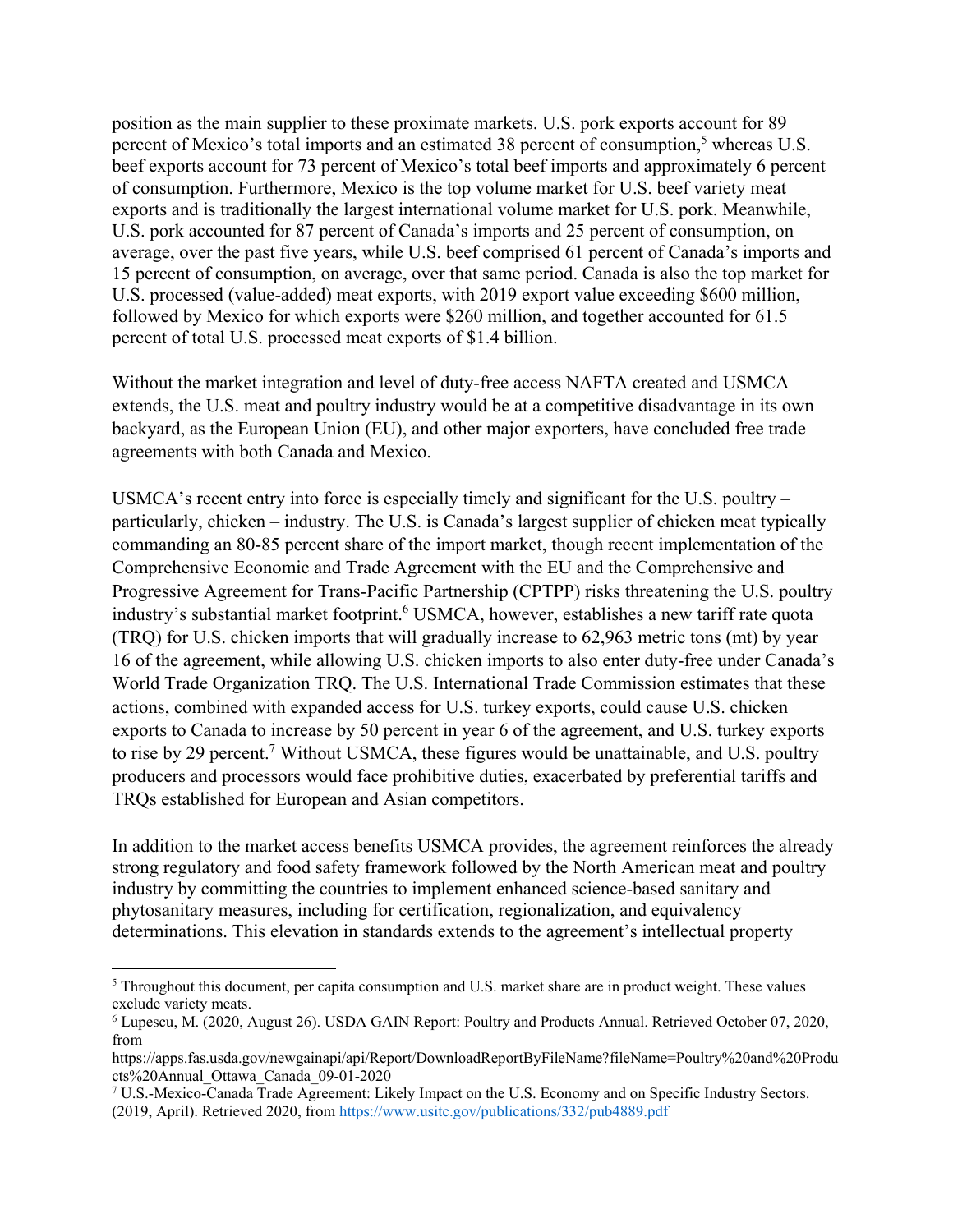chapter, which provides important procedural safeguards for the recognition of new geographical indications (GIs), including strong mechanisms designed to prevent issuances of GIs that would block U.S. producers from using common names. The chapter further institutes a consultative mechanism regarding the future of GIs. This is critical, given the EU's trade agreements with Canada and Mexico and its history of co-opting common name products by erroneously asserting GI protective status. The onerous labeling, rebranding, and production costs associated with GI compliance could cripple domestic producers of common name meat products and cause some to shutter completely. The improved GI provisions outlined in USMCA provide a path to protect common name food producers, and their economic interests, in the North American market.

## **U.S.-Colombia Trade Promotion Agreement**

Following entry into force of the U.S.-Colombia Trade Promotion Agreement (TPA) on May 15, 2012, the U.S. has garnered a growing and substantial share of Colombia's total pork imports. Under the TPA, U.S. pork benefited from the predictability provided following the elimination of the price band tariff system Colombia maintains as a member of the Andean Community customs union, under which U.S. pork imports were subject to both a standard import duty, set annually, and variable duty rates that could change every two weeks. U.S. pork now enters Colombia duty-free. As a result, the U.S. is now the top foreign supplier of pork to Colombia, providing approximately 90 percent of the country's pork imports.

Colombia's other major pork suppliers include Canada and Chile, both of which also have free trade agreements with Colombia. Despite Chile's previous market dominance, the TPA has enabled the U.S. to eclipse both Chile and Canada, though Canada's duty-free quota on pork, which currently stands at 6,200 mt, will be eliminated in 2023, paving the way for unlimited volumes of duty-free pork imports to compete with U.S. imports. Nevertheless, without the TPA, the U.S. would not have been able to amass such a significant share of the Colombian market due to what would have been a marked tariff disadvantage.

Colombia is now the U.S. pork industry's seventh largest export market. In 2019, U.S. pork export volume totaled 101,236 mt, valued at more than \$221 million. From 2009-2019, Colombian per capita pork consumption increased by an average of 12 percent per year, as growth in domestic production could not keep pace with increasing demand. Although pork production in Colombia is expected to continue to increase, consumption is projected to outpace production in the near-term, underpinning the value of the TPA for the U.S. pork industry, which can capitalize on this demand.

In addition to securing significant tariff reductions, the TPA provided a bilateral negotiating forum to address sanitary measures, technical barriers to trade, and other market access restrictions. Most notably, following the TPA's entry into force, Colombia agreed to remove unnecessary and trade prohibitive trichinae risk-mitigation requirements on U.S. pork. Prior to the implementation of the TPA, Colombia required U.S. fresh and chilled pork imports to undergo costly tests for trichinae. In 2013, Colombia recognized the U.S. as having negligible risk for trichinae, and promptly eliminated the testing requirement, thereby expanding the export potential for the U.S. pork industry.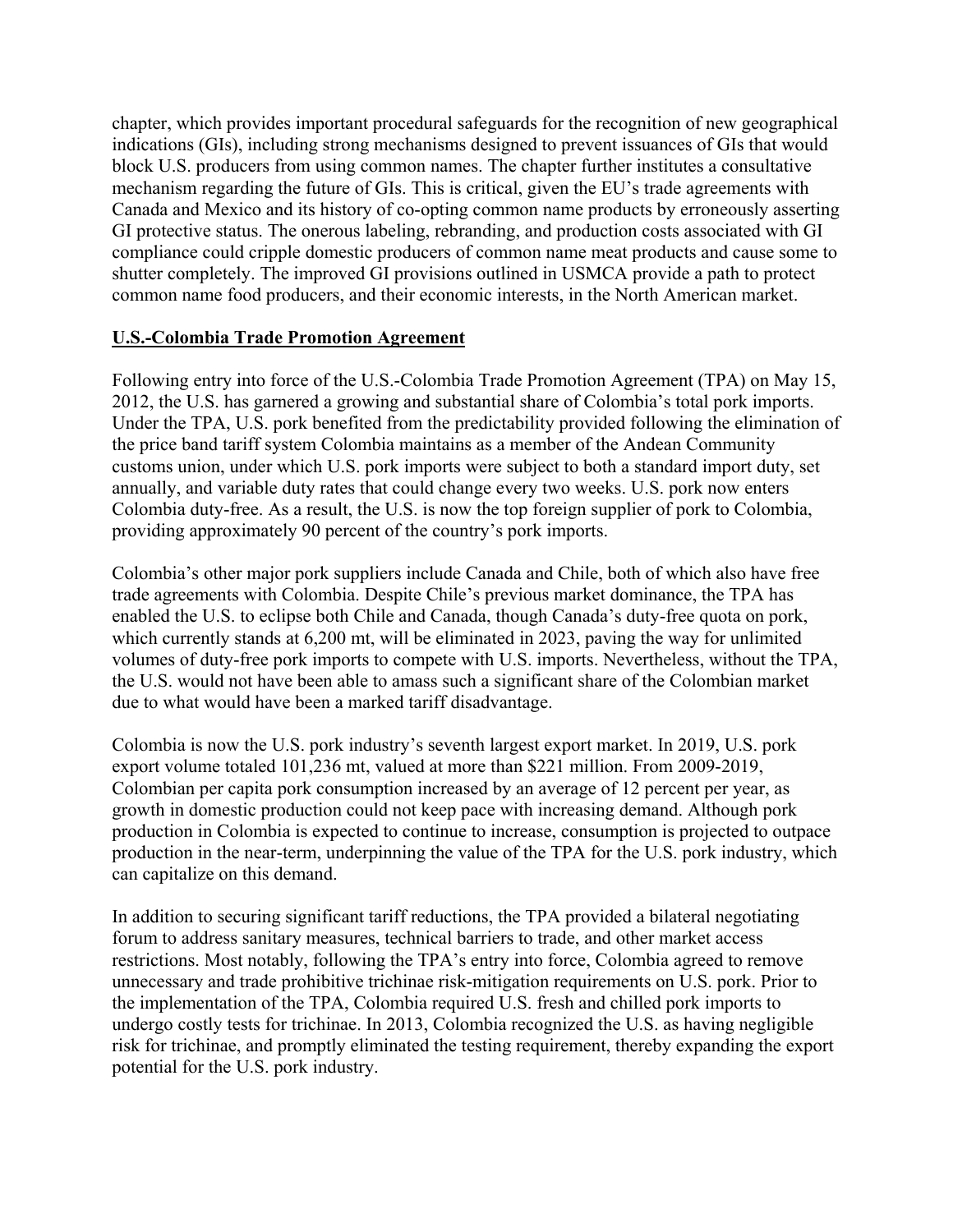# **U.S.-Korea Free Trade Agreement (KORUS)**

The entry into force of the U.S.-Korea Free Trade Agreement (KORUS) in 2012, followed by the subsequent modernization of the agreement in 2018, continues to pay dividends for the U.S. meat industry. The market access terms secured in KORUS – specifically, both the immediate and gradual elimination of tariffs on the vast majority of U.S. pork and beef imports – have yielded one of the leading, most reliable markets for U.S. meat exports.

The U.S. is now the largest supplier of beef to Korea and trails only the European Union as the second-largest pork supplier. Under KORUS, most U.S. pork products enter Korea duty-free, whereas the duty rate on U.S. beef has been reduced from 40 percent to 16 percent and will continue to decline each year until it is eliminated in 2026. USDA export data provide empirical support to underscore the boon of this tariff elimination for the U.S. meat industry. For example, prior to the implementation of KORUS, U.S. exports of beef and pork to Korea in 2012 exceeded \$1 billion, with volume of 276,000 mt. This included 126,000 mt valued at \$582 million for beef and 150,000 mt, valued at \$421 million for pork. Upon entry into force of the agreement, and the tariff reductions associated with its implementation, U.S. beef and pork export value to Korea grew to exceed \$2.4 billion in both 2018 and 2019, with volume of 482,000 mt and 463,000 mt in 2018 and 2019, respectively. Accordingly, in 2019, U.S. beef export value achieved a record \$1.84 billion, with volume reaching 255,800 mt. Pork exports to Korea in 2019 were valued at \$593 million on volume of 207,650 mt, just shy of the \$670 million record set in 2018. This level of growth, combined with the significant share of the Korean market the U.S. meat industry now commands, would not have been possible in the absence of KORUS, especially because all major red meat competitors, including Australia and Canada, have free trade agreements with Korea.

The U.S., however, benefited from KORUS' earlier entry into force, offering the U.S. industry a crucial head start on tariff elimination. For example, Australian beef is subject to a 21.3 percent tariff in 2020, compared to the U.S. rate of 16 percent, and must contend with a restrictive import safeguard. This initial tariff advantage made U.S. beef and pork products more affordable and accessible to Korean consumers, thereby bolstering consumption of these products in a market with a significant, growing middle class. A study published in the *International Journal of Trade and Global Markets* found evidence that KORUS implementation was correlated with a growing proclivity by Korean consumers to purchase U.S. beef over its competitors' products.<sup>8</sup> KORUS, not only introduced Korean consumers to an array of U.S. beef products at competitive prices, but it also influenced consumer behavior, by enabling Korean consumers to develop an enduring preference for U.S. beef.

The U.S. industry's comparative tariff advantage, solid price competitiveness, and increased consumer marketing activities – benefits KORUS afforded – have contributed to the growing market share U.S. beef and pork imports now command. The U.S. share of Korea's total beef imports grew from 36 percent in 2012 to 53 percent in 2019, and is estimated to reach 59 percent in 2020. Korea is a dominant market for U.S. short ribs, but the U.S. has also been exporting

<sup>8</sup> Muhammad, A., Thompson, J., & Lewis DeLong, K. (2019, September). Implications of KORUS on U.S. beef in South Korea. Retrieved October 07, 2020, from https://www.researchgate.net/publication/335608448 Implications of KORUS on US beef in South Korea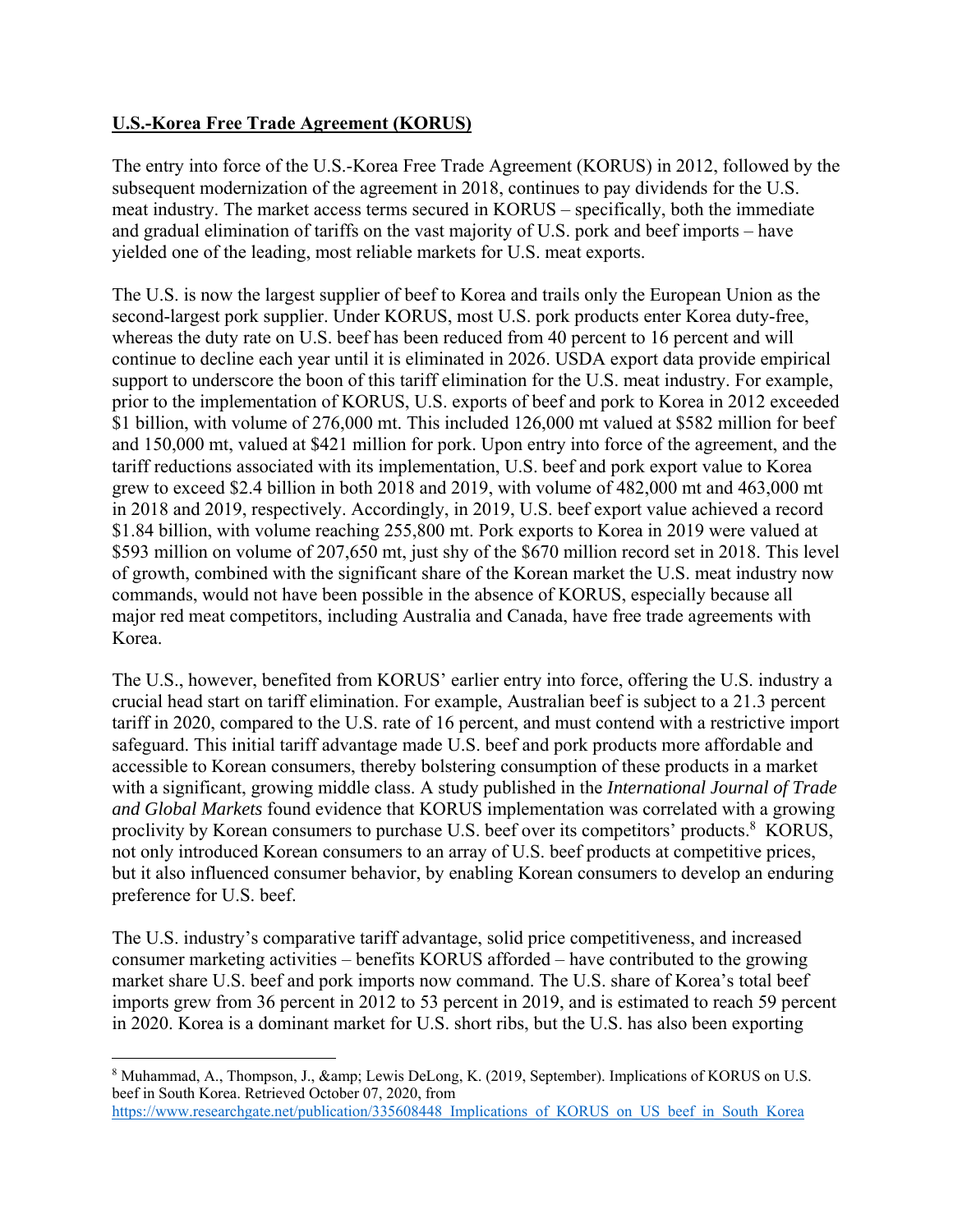more cuts in the short plate/brisket, chuck roll, and shoulder clod categories. U.S. beef accounted for 19 percent of Korea's consumption in 2012, 34 percent in 2019, and is projected to reach 36 percent in 2020. Likewise, the U.S. share of Korea's pork imports has increased, albeit it at a slower pace, rising from 32 percent in 2012 to an estimated 39 percent in 2020. U.S. pork accounted for 11 percent of consumption in 2012 and 12 percent on average over the past 5 years. This momentum will likely continue as Korean disposable income is expected to grow from \$16,605 in 2019 to \$17,911 in 2024, driving continued demand for U.S. products.<sup>9</sup>

The export growth KORUS generated has also added value across the meat and poultry supply chain. For instance, U.S. beef exports to Korea averaged \$70.52 for every fed head slaughtered in 2019, as the second largest market for U.S. beef, after Japan, whereas U.S. pork exports to Korea averaged \$4.56 for each head harvested in 2019. Korea was the U.S. pork industry's fifth largest market in 2019.<sup>10</sup>

Beyond tariff relief, KORUS established strong, science-based trade measures that further contributed to the proliferation of U.S. meat exports to Korea. The agreement established a Sanitary and Phytosanitary (SPS) Committee to enhance cooperation and consultation on SPS matters. This Committee works to achieve regulatory harmonization through the use of international standards and guidelines, including those of the World Organization for Animal Health, to address animal health and food safety concerns. These and other mechanisms facilitate trade in meat and poultry products by promoting transparency and by discouraging, and enshrining a process to resolve, unjustified, often capricious impediments to that trade.

## **U.S.-Australia Free Trade Agreement**

The U.S.-Australia FTA, implemented in 2005, is perhaps most consequential for the enhanced collaboration it has fostered between the two countries. Before the FTA entered into force, Australia's duties on U.S. pork and beef were already zero, with the exception of some processed pork products, which were subject to a 5 percent duty that was phased out. Despite the FTA, Australia continues to restrict access for chilled/frozen U.S. beef and largely limits imports of U.S. pork to product that is destined for further processing.

Notwithstanding the foregoing restrictions, U.S. exports of pork to Australia have grown dramatically, from \$10.6 million in 2004 to more than \$300 million in 2019. Volume increased from 3,400 mt in 2004 to more than 105,000 mt in 2019. Roughly 70 percent of Australia's processed pork is produced using imported product, making it a lucrative destination for U.S. hams and picnics. In fact, U.S. pork accounted for 50 percent of Australia's imports in 2019, up from 24 percent in 2006, and 22 percent of consumption – a significant jump from 6 percent in 2006. U.S. pork exports to Australia averaged \$2.32 for every hog harvested in  $2019$ .<sup>11</sup>

Moreover, Australia is the U.S.'s second largest supplier of imported beef and beef products after Canada. In 2019, the U.S. imported 238,899 mt of beef from Australia valued at nearly \$1.5 million. Most of this is frozen, lean, grass-fed beef used to produce hamburgers and other

 <sup>9</sup> Economic analysis provided by the U.S. Meat Export Federation

 $10$  Ibid.

 $11$ Ibid.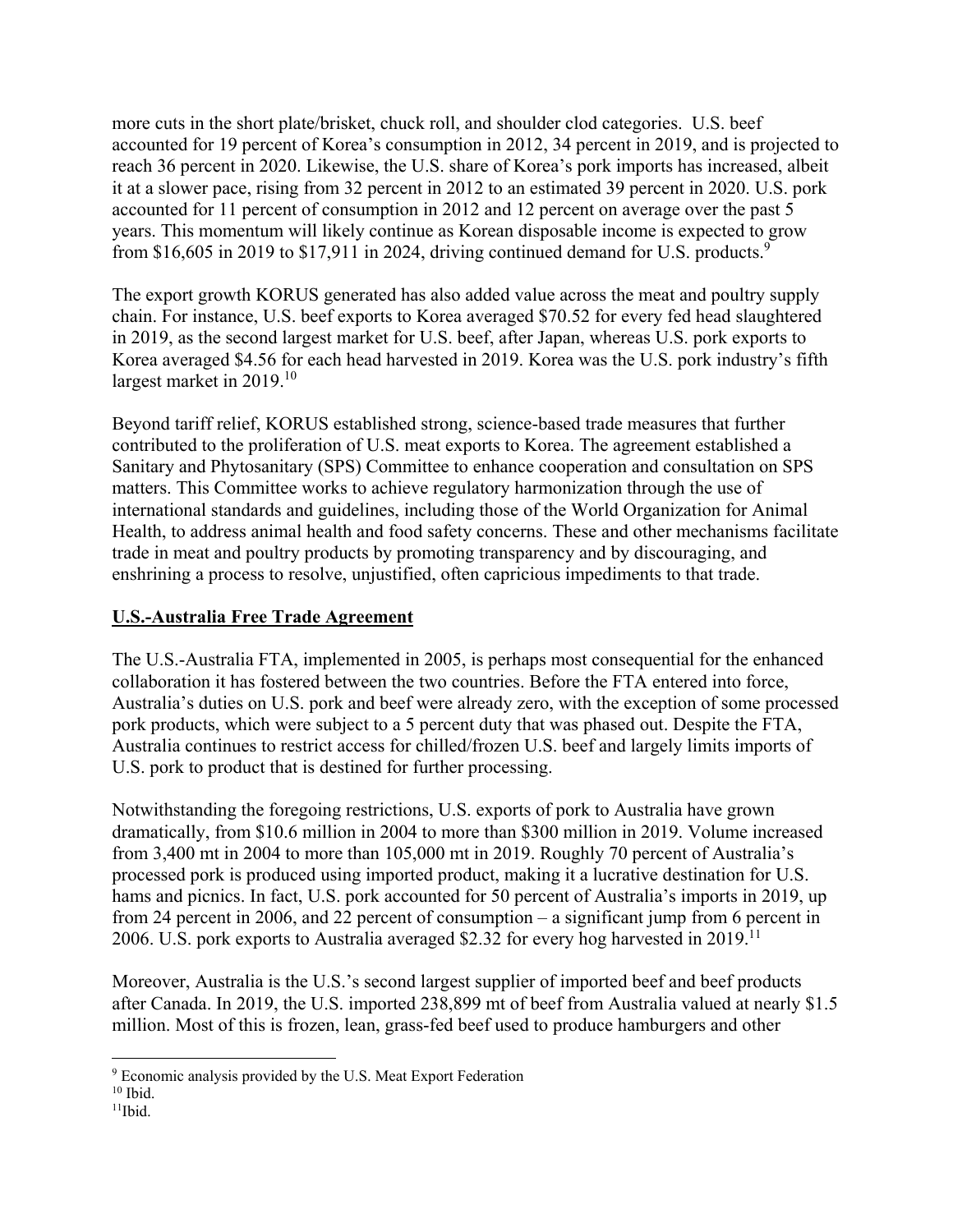manufactured products, which allows U.S. producers to customize their beef patties to the specifications desired by U.S. food service customers. These imports complement the U.S. domestic supply and add value to product that would otherwise be less enticing to U.S. consumers, thereby enabling U.S. beef producers to maximize their returns.

### **Dominican Republic-Central America Free Trade Agreement (CAFTA-DR)**

The CAFTA-DR, which entered into force on a rolling basis from 2006 to 2009, leveled the playing field for U.S. workers, farmers, and companies in the dynamic, developing markets of Central America and the Dominican Republic. The U.S. agriculture sector, and meat and poultry industry in particular, benefited exponentially from the market access gains secured in the agreement. U.S. meat and poultry exports, which now enter the CAFTA-DR region duty free, have been able to penetrate several of the signatory countries' retail, foodservice, and processing sectors. This growth followed the elimination of tariffs as high as 47 percent on U.S. pork, 30 percent on beef, and 164 percent on poultry.

For instance, U.S. pork and pork product exports rose in value from less than \$30 million in 2005 to more than \$266 million in 2020, a staggering increase of 787 percent since the agreement took effect. The Dominican Republic has been a particular bright spot for the U.S. pork industry, which accounts for 93 percent of the Dominican Republic's total pork imports, fueled by strong demand from the country's bustling tourism industry. In recent years, pork has emerged as a center-of-the-plate protein in the Dominican Republic, and in 2019, U.S. pork accounted for 35 percent of the country's total pork consumption.

Likewise, U.S. pork exports to Honduras and Guatemala have experienced record-high years since 2016 and 2014, respectively. The U.S. now accounts for 98 percent of total pork imports to Honduras and 97 percent of pork imports to Guatemala. Honduras is only 18 percent selfsufficient in pork production, and thus depends on U.S. pork imports to meet its intensifying demand. Although Guatemala is more self-sufficient – 70 percent vs. 18 percent, in the case of Honduras – imported pork consumption is rising rapidly, and the U.S. is now responsible for supplying 30 percent of Guatemala's total pork consumption. In fact, Guatemala is the leading destination in Central America for pork variety meat and is the second largest market after Mexico for U.S. exports of prepared/preserved pork variety meat.

The reductions in self-sufficiency observed in the abovementioned markets, combined with the pervasive consumer demand for U.S. pork, presents ripe commercial opportunities for the U.S. pork industry that will undoubtedly yield meaningful returns.

The success of U.S. beef exports to the region is equally compelling. U.S. beef and beef product exports soared 1041 percent from \$12 million in 2005, to nearly \$137 million in 2020. This growth is particularly pronounced in Guatemala and the Dominican Republic, where 34 percent and 96.5 percent, respectively, of the countries' total beef imports are from the U.S. In 2019, U.S. beef exports to both Guatemala and the Dominican Republic posted records, following several years of sustained growth, driven by declining self-sufficiency in Guatemala and a booming travel and leisure industry in the Dominican Republic.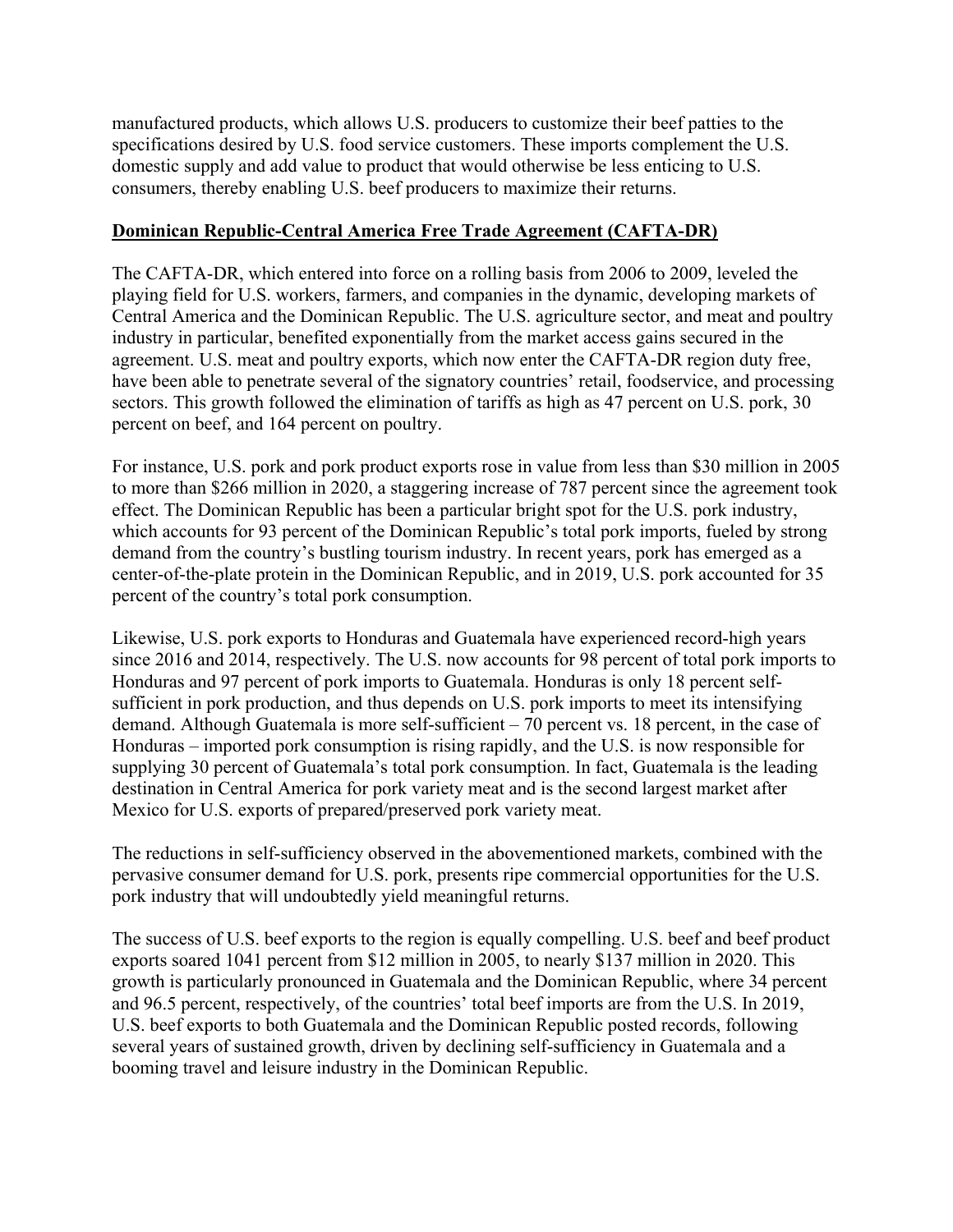Notably, CAFTA-DR has been a boon for the U.S. poultry industry, with U.S. poultry export value to the region exceeding \$298 million in 2019, up 397 percent from \$60 million in 2005. Guatemala is the industry's eighth largest export market.

## **Conclusion**

The aforementioned FTAs, along with other agreements and trade liberalization mechanisms implemented under Trade Authorities Procedures in Congress, laid the groundwork for the exponential rise in U.S. meat and poultry sector trade over the last few decades. Increased market access opportunities, fewer onerous import restrictions, and lower tariffs achieved after the entry into force of these agreements propelled this export growth, which subsequently boosted value and improved returns for U.S. producers and companies along the supply chain.

Preserving these agreements, while indispensable, will not alone guarantee export growth or the economic benefits it confers. This is especially true as China, the EU and other competitors forcefully, and swiftly, negotiate FTAs that shirk internationally-recognized standards and squeeze U.S. access to growing and mature markets, alike. Rather, the U.S. would be prudent to negotiate additional access with existing trading partners, while also pursuing new markets to compete effectively, for example, with China's proposed Regional Comprehensive Economic Partnership and the EU's mounting list of ratified FTAs and ongoing negotiations in Asia and the Americas. This work is already underway as the U.S. is involved in FTA negotiations with the United Kingdom and Kenya, among other countries.

Rising incomes in both Africa – where 43 percent of the continent's population will belong to middle and upper classes by  $2030^{12}$  – and Asia – where 3.5 billion people will ascend to the middle class by  $2030^{13}$  – will produce a burgeoning customer base likely amenable to purchasing high-quality U.S. meat and poultry products, as rising incomes are often correlated with observed increases in protein consumption. Although the U.S. meat industry has achieved significant success in Asian markets, largely due to FTAs, like KORUS, and other trade liberalization mechanisms, ceding markets in these regions would leave the industry, and the entire U.S. agricultural economy, in a precarious position. The costs – lost jobs, depressed incomes, oversupply – of willingly choosing disengagement are too high, and will be borne disproportionately by America's meat and livestock packers, processors, food industry workers, farmers, and ranchers.

Conversely, as detailed in the preceding comments, FTAs, implemented under the auspices of Trade Authorities Procedures, have been the primary drivers supporting economic growth and export momentum in the U.S. meat and poultry sector. They are also key to ensuring our tradedependent industry remains competitive and viable in a global trading system, where 95 percent of consumers reside outside the U.S.

 $12$  Signé, L. (2020, April 10). Africa's emerging economies to take the lead in consumer market growth. Retrieved October 07, 2020, from https://www.brookings.edu/blog/africa-in-focus/2019/04/03/africas-emerging-economies-totake-the-lead-in-consumer-market-growth/<br><sup>13</sup> Written by Katharina Buchholz, D. (n.d.). This chart shows the rise of the Asian Middle Class. Retrieved October

<sup>07, 2020,</sup> from https://www.weforum.org/agenda/2020/07/the-rise-of-the-asian-middle-class/